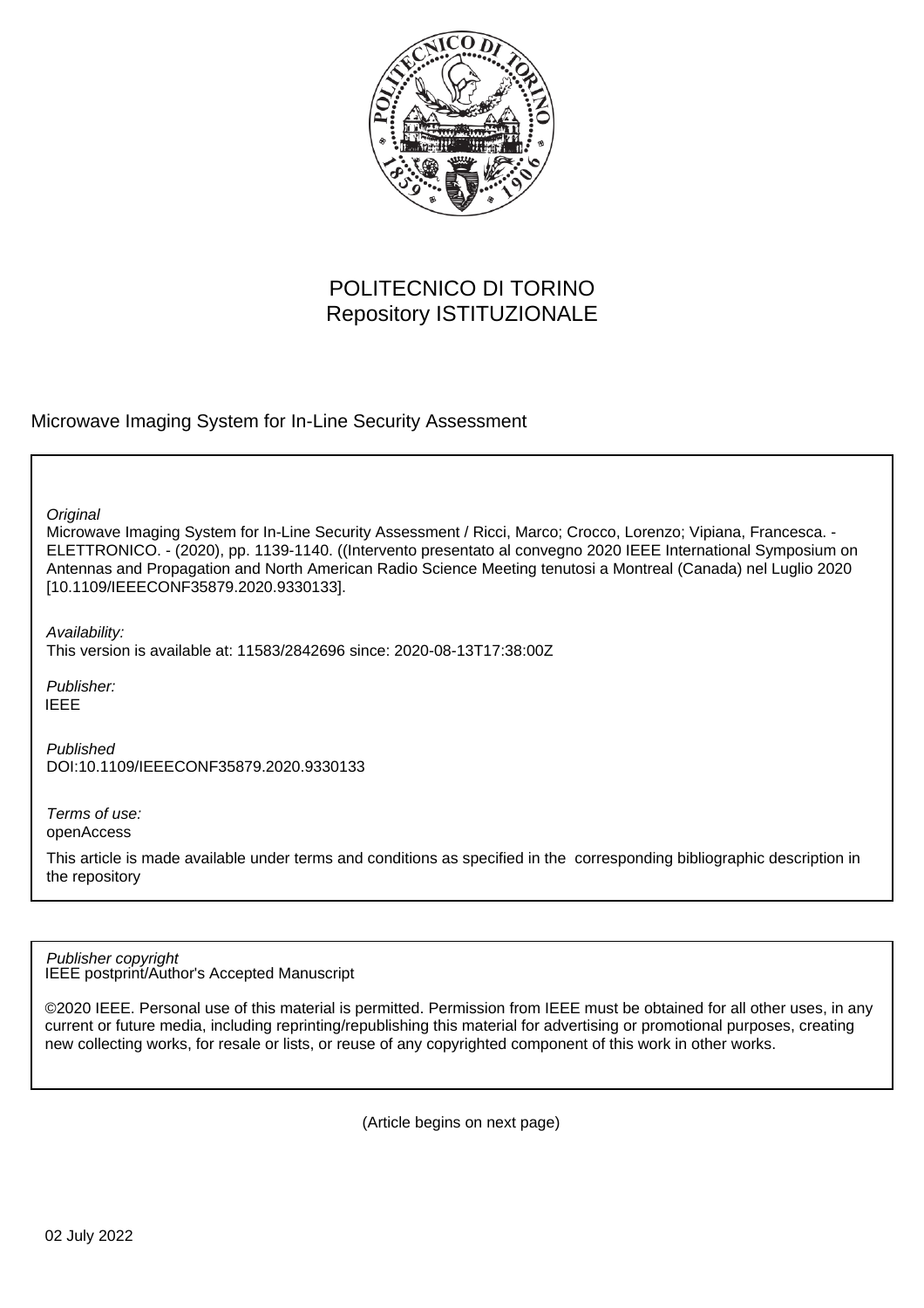# Microwave Imaging System for In-Line Security Assessment

M. Ricci, F. Vipiana

Dept. of Electronics and Telecommunications , Torino, Italy Politecnico di Torino Torino, Italy

L. Crocco CNR-IREA Consiglio Nazionale delle Ricerche Napoli, Italy

*Abstract*—The accidental foreign bodies contamination is still a major issue for food manufacturing industries. The continuous growth of automation along production lines together with the increasing attention of the customers towards food products quality, improved the industries care aiming to avoid complaints and ensure the best possible quality. As a matter of fact, several technologies are employed, but they lack in detecting certain class of contaminants, such as low-density plastics or small glass fragments that could turn into a severe threat, in particular for children. This work proposes a microwave imaging system in order to overcome these limitation in employed technologies. The design and characterization are reported in this paper; the simulations are addressed to the realization of a system prototype.

#### I. INTRODUCTION

Foreign bodies contamination is attracting increasing attentions for food manufacturing industries in the last few years. Companies aim to avoid potential issues, such as health hazards for consumers, large expenses for recalling the bad batch or loss of trust in the brand; the improvements in automation of packaging processes, and the growing customer awareness in food quality led to an increase of complaints. Employed technologies aimed to ensure food safety, such as metal detectors (MD), X-ray (XRI) or near-infrared (NIR) have still limitations, since they may fail in detecting certain classes of contaminants, e.g. low-density plastics or small fragments of glass; furthermore, the potential risk for operators for the presence of ionizing radiations (XRI), or the limited penetration depth (NIR) are matters at hand to consider. As a consequence, it arises the need of a new device able to address such requirements and overcome the existing limitations.

Recently, investigations on the potential of microwave imaging (MWI) arose [1]; the applications on monitoring food quality are still limited in literature [2], and basically deals with devices based on microwave but unable to reconstruct an image of the test sample [3], or without experiments nor simulations to assess the technology [4]. An industrial implementation has been developed too [5]: a device able to inspect fluids or liquids flowing along pipes. It consists in comparing the measured signal to a reference one, and if beyond an empirical threshold, the contaminant is detected. It is intrinsically different from the approach here proposed, which is able to reconstruct a 3D image as a map of the dielectric properties of the object under test. Further, it inspects

the end-product after packaging, which is one of the primary causes of accidental foreign bodies contamination.

Fig. 1. System architecture and two configuration examples varying contam-

inant position in the jar.

This work proposes the configuration of a microwave imaging (MWI) prototype, studied to fit along an industrial line; it is cost efficient, consisting of off-the-shelf components, as the antennas surrounding the object under test which are printed monopoles; the dimensions of the contaminant, and the dielectric contrast which have been considered, are actually challenging: a 2 mm radius sphere, whose dielectric constant is different from the food content by means of decimals. The MWI system is therefore assessed with a suitable geometry for an industrial implementation through an appropriate configuration satisfying the mentioned requirements.

#### II. MWI SYSTEM CONFIGURATION

The adopted configuration consists in a gallery-shaped set of six antennas; it is thought as a device to be installed around an industrial line without interfering with the production. It is shown in two considered scenarios (Fig. 1); the singular value decomposition (SVD) of the discretized scattering operator has been studied to select the number of antennas and their relative positions with respect to the target [6].

The position of the contaminant, a 2 mm radius PET sphere, is displaced inside the volume, which is a cylindrical jar whose radius and height are respectively 3.3 cm and 7.5 cm; it contains hazelnut-cocoa cream, and the ratio of its dielectric contrast with respect to the intrusion is  $\epsilon_{r,c} \div \epsilon_{r,i} = 1.117$ .

An analysis on the conductivity of such class of food, consisting mainly of oil, influenced the choice of the working frequency:  $\sigma_c = 0.21$  S/m, measured with a probe, led the